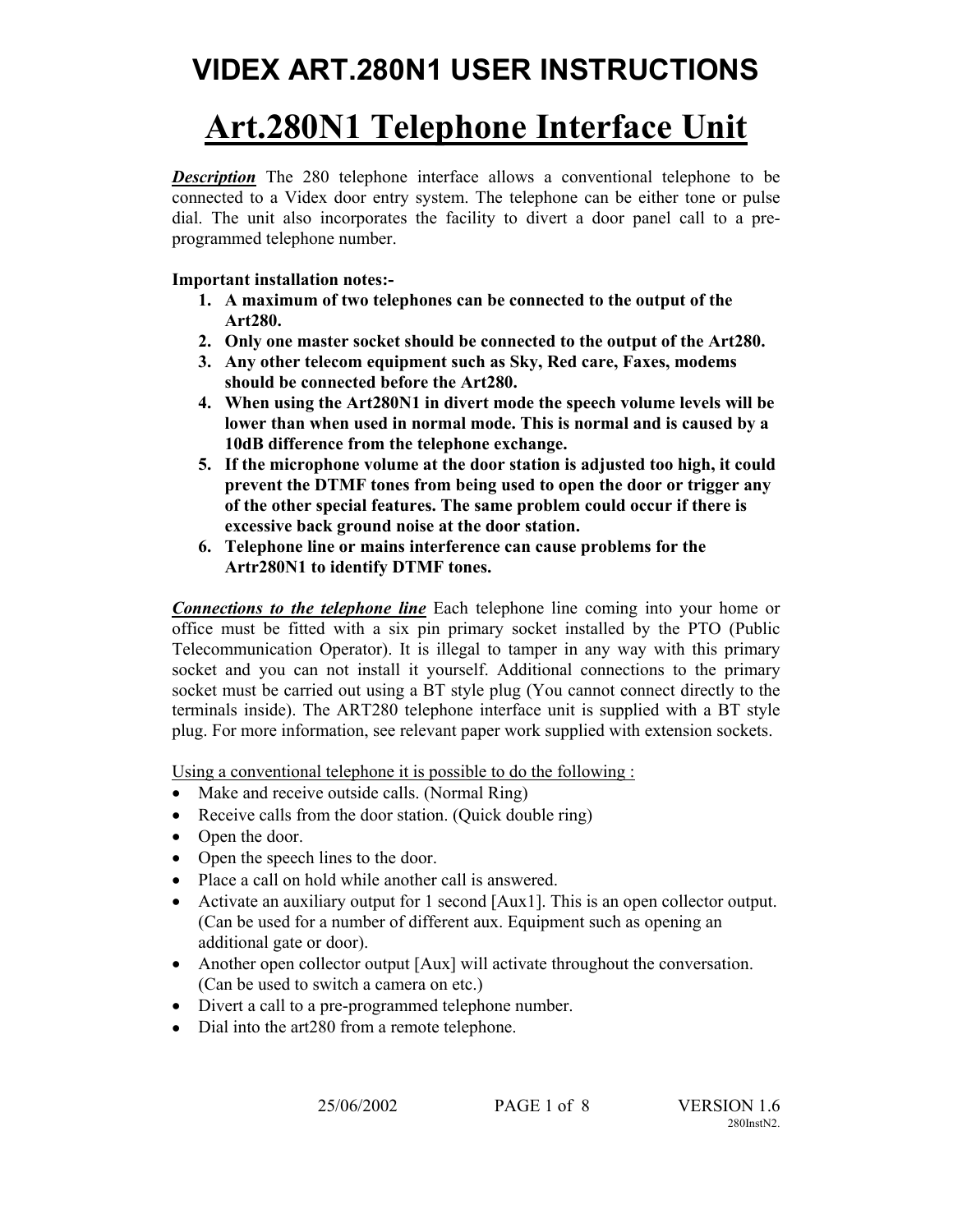*Wiring* The wiring diagram is attached to this document and must be adhered to.

Also see a number of example installations types in the back of this manual.

*Terminals* The terminals on the Art280 each have the following functions :-

*Terminals L1 & L2 :-* Telephone line input (Not used if the line cord is used).

*Terminals T1 & T2 :-* Connects to terminals 2 & 5 on the primary socket supplied by Videx.

*Terminals 230V & 0 :-* Connects to a 230V AC Mains supply.

*Terminal 2 :-* Receive speech from door panel.

*Terminal 1 :-* Transmit speech to the door panel.

*Terminal 3 :-* Ground.

*Terminal 6 :-* Call trigger.

*Terminals C & NO :-* Dry contact lock output.

*Terminal A :-* Aux. Output. Triggered automatically during a call.

*Terminal A1 :-* Aux. Output. Triggered by the user for a 1 second pulse.

*Terminal +12 :-* 12 Volts DC output.

## *Initialisation*

**NOTE : If no telephone line is required then jumper P must be fitted. The telephone line cord is now redundant and should not be used.** 

NOTE 2 : After each programming function the handset must be replaced.

The system is programmed from the telephone keypad. The telephone must have a [RECALL] button.

Mode 1, 2, 3 or 4 must be selected to indicate which type of telephone is to be used. Mode 4 is the most commonly used in the UK. Follow the instructions below for setting the correct mode :-

*Please note that if the Art280 is connected to a system which also uses the same DTMF numbers for other functions, mode 3 should be selected (This will disable the \*7 facility to open the speech without a call).* 

## **NOTE 3 : Before using this system the programming must be carried out as follows :-**

**MODE 4** *(Most common mode for the UK).*

*For use with telephones incorporating '\*' Button and a RECALL button (Tone dial mode only)* 

Pick up the telephone and press  $RECALL + RECALL + 5 + 4$  (A confirmation tone will be heard from the earpiece). Mode 4 is now set.

**To program the number of rings from a door station :** (From  $1 - 9$  double rings)

Pick up the handset and press  $RECALL + RECALL + 1 + n$  [i.e. If  $n = 5$ , the phone

25/06/2002 PAGE 2 of 8 VERSION 1.6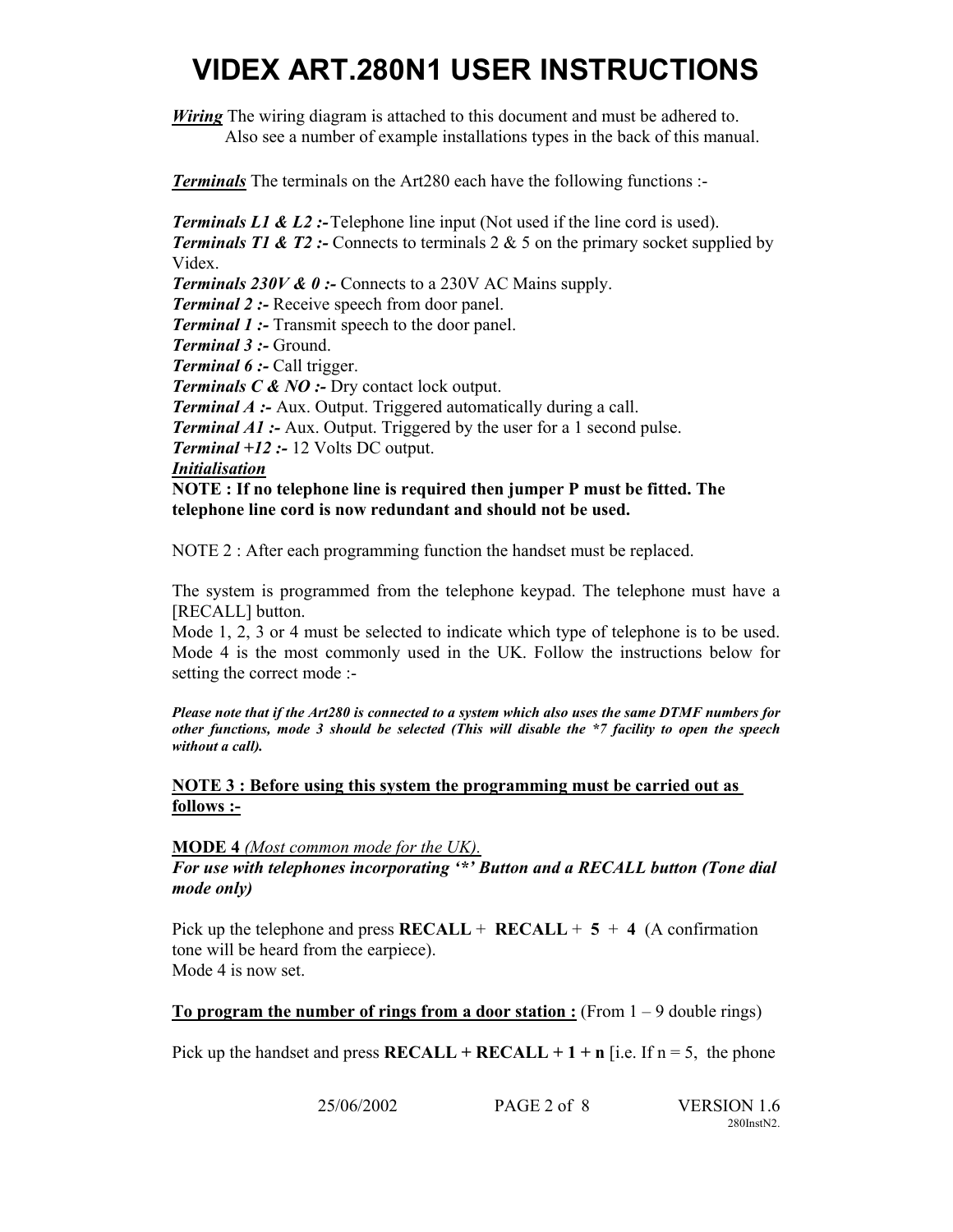will ring for 5 double rings]. (A confirmation tone will be heard from the earpiece for each digit pressed).

## **To program the door open time : (From 2 – 18 seconds)**

Pick up the handset and press  $RECALL + RECALL + 2 + n$  (Time = 2 x n) [i.e. If n  $= 3$ , the door will open for 6 seconds]. (A confirmation tone will be heard from the earpiece for each digit pressed).

**To program the door open key :** (Options are '0' and '9'. Default is '0')

Pick up the handset and press  $RECALL + RECALL + 3 + n$  (Where n is either 0 or 9). (A confirmation tone will be heard from the earpiece for each digit pressed).

## **To program the divert number : (Max 24 digits).**

Pick up the telephone and press  $RECALL + RECALL + 6 + Telephone number$ (A confirmation tone will be heard from the earpiece for each digit of the telephone number.).

**To program the four digit access code :** (This access code will be used only when the call is diverted).

Pick up the telephone and press  $RECALL + RECALL + 4 + Four$  digit access **code** (A confirmation tone will be heard from the earpiece for each digit of the access code.).

**To program the call time during divert mode :** (In divert mode when this time, times out the call will automatically clear down).

Pick up the telephone and press  $RECALL + RECALL + 8 + n$  (Where n = 1 to 9) [The divert call time is 30 x n. i.e. If  $n = 6$  then 30 x  $6 = 180$ . Divert call time = 180 seconds]. ( A confirmation tone will be heard from the earpiece for each of the digits pressed)

**To enable the dial in facility :** (It is possible to dial into the Art280 from the telephone line. The Art280 can be programmed to take the call after a number of rings). (Default = Disabled)

Pick up the telephone and press  $RECALL + RECALL + 5 + 6 + n$  (Where n = 1 to 9 for number of rings before answer or 0 to disable).

# **MODE 3**

## *(For telephones with flash button facility [Pulse or tone].*

The functions are the same as for mode 4, except the flash button is used instead of the '\*' button.

25/06/2002 PAGE 3 of 8 VERSION 1.6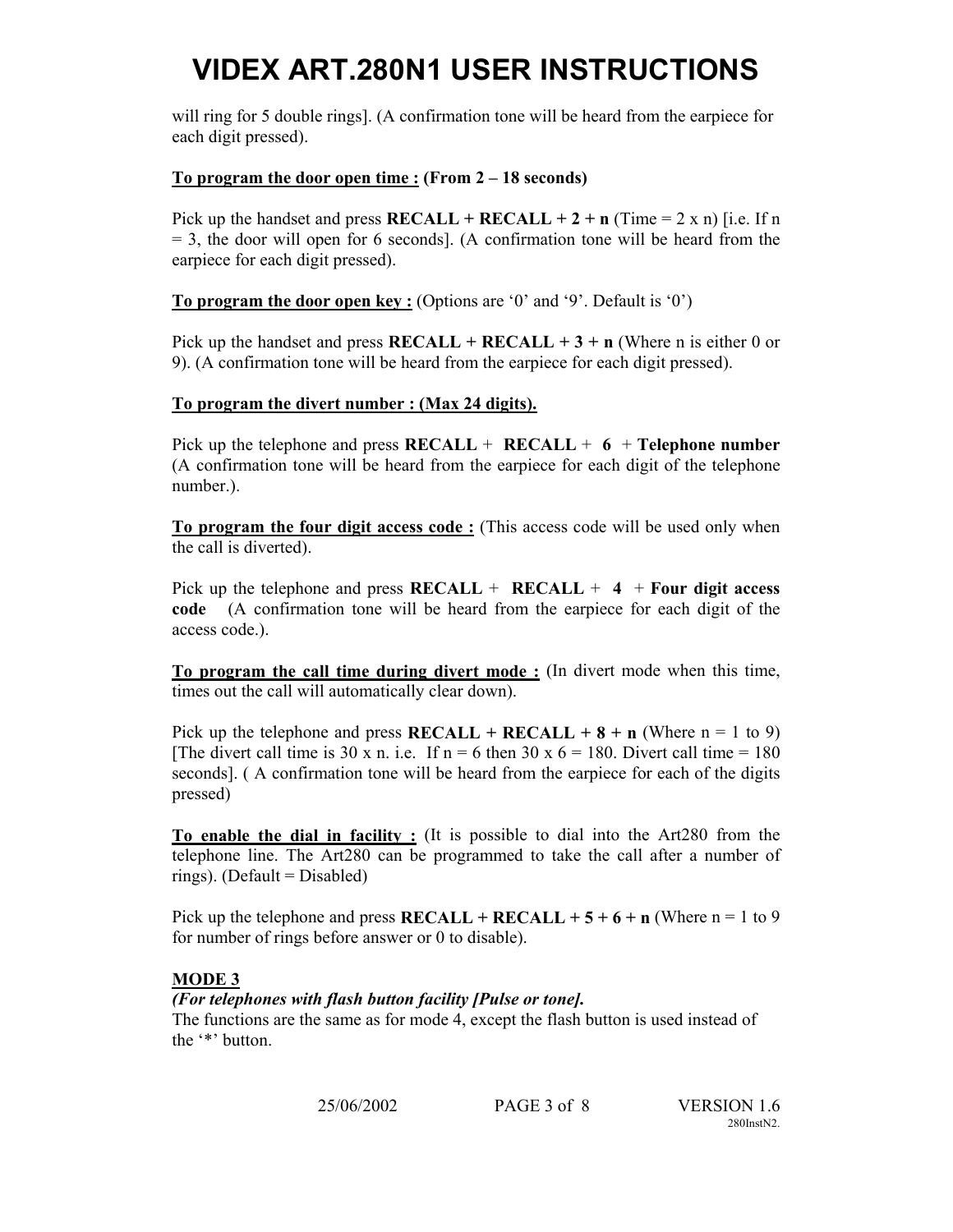Pick up the telephone and press  $RECALL + RECALL + 5 + 3$  (A confirmation tone will be heard from the earpiece). Mode 3 is now set.

### **MODE 2**

### *(For telephones with flash button facility [Pulse or tone].*

The functions are the same as mode 3, except the door panel can not be switched on without a call.

Pick up the telephone and press  $RECALL + RECALL + 5 + 2$  (A confirmation tone will be heard from the earpiece). Mode 2 is now set.

## **MODE 1**

### *(For telephones with dial disk [Pulse mode only].*

As above except the flash button is replaced with a double strike on the hook switch.

Pick up the telephone and press  $RECALL + RECALL + 5 + 1$  (A confirmation tone will be heard from the earpiece). Mode 1 is now set.

## **Operating instructions** (Mode 4 example)

*To make an outside call* simply pick up the handset and dial the number (No prefix required).

*To receive an outside call* (The phone will ring normally). Pick up the handset, you will be connected with the caller.

*To receive a call from the door panel* (A quick double ring will be heard from the phone). Pick up the handset, you will be connected to the door panel.

If you then wish to open the door, simply press the number '0' or '9' key, (You will hear short bleeps from the ear piece).

*To talk to the door without first being called* simply pick up the handset and press the '\*' key followed by the '7' key. you can now talk to the door panel. If you then wish to open the door press the '0' or '9' key. (When using this feature through a PBX the correct line must be selected first).

*If an outside call is received while you are talking to the door panel* (Acoustic signal will be heard from the ear piece) it is possible to put the door panel on hold while you take the outside call. To do that simply press the '\*' key. After the call, to switch back, simply press the '\*' key again or hang up. If after hanging up, there is still a call on the system. The telephone will ring again.

*If a call is received from the door panel while you are talking on an outside call* (Acoustic signal from the ear piece) It is possible to put the outside call on hold while

|  | 25/06/2002 | PAGE 4 of 8 | <b>VE</b> |
|--|------------|-------------|-----------|
|--|------------|-------------|-----------|

**RSION 1.6** 280InstN2.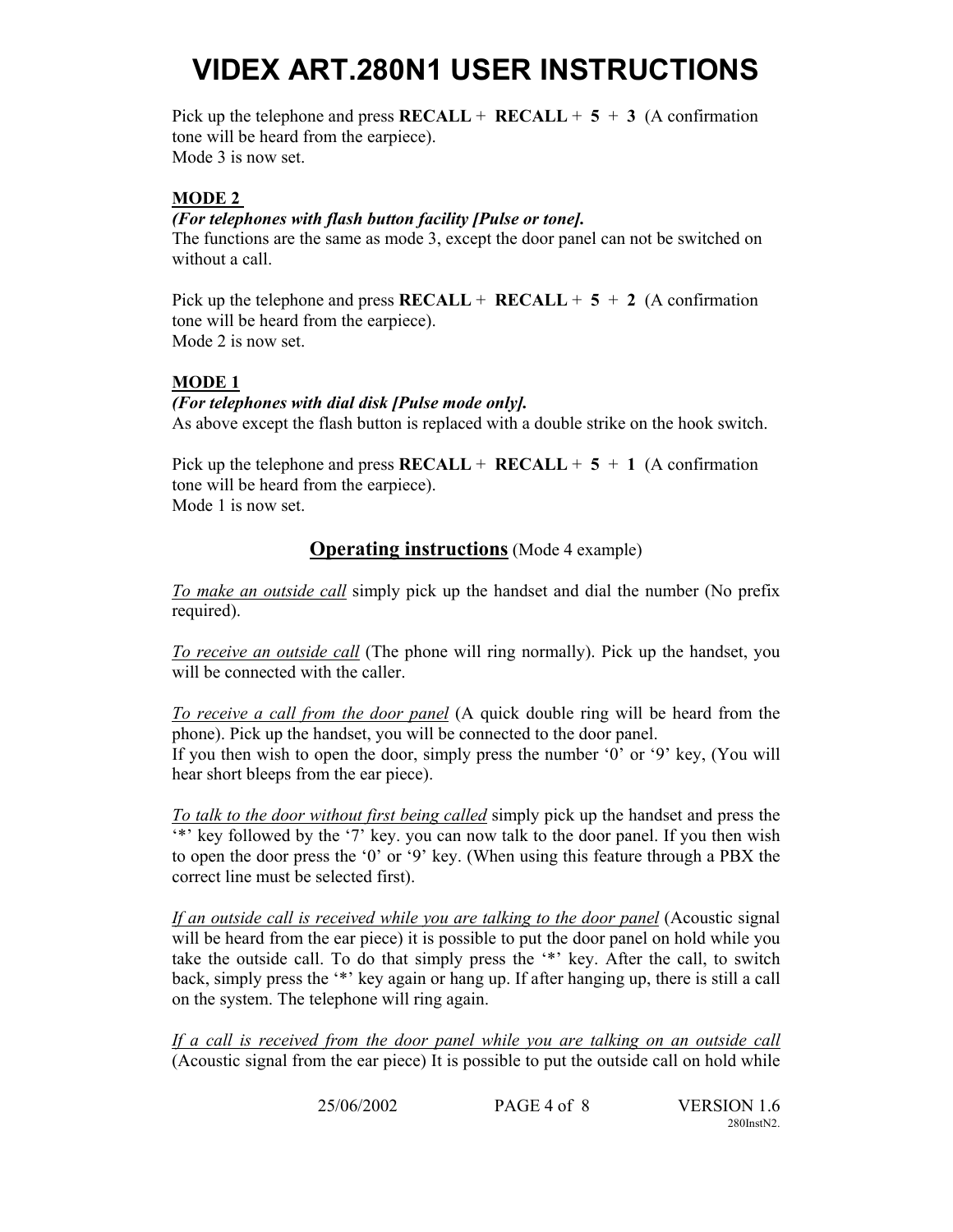you take the call from the door panel. To do this simply press the '\*' key. After the call, to switch back, simply press the '\*' key again or hang up. If after hanging up, there is still a call on the system. The telephone will ring again.

*To activate the AUX1 open collector output* During a call press **6**.

*To place the door panel in divert mode* Pick up the handset and press **RECALL** +  $RECALL + 5 + 5$ 

*During divert mode the following will happen* When a call is placed at the door panel, the telephone will ring quickly three times and then the call will be diverted to the pre-programmed telephone number. If the line is busy or there is no answer then the call will clear down after the divert call time has timed out.

If the call is answered, the following facilities are available (Each operation will be confirmed by a tone in the earpiece) :-

*To open the door* Enter the **Access code** + **'0'** or **'9'** *To activate the AUX1 open collector output* Enter the **Access code**  $+ 6$ *To end the call before timeout* Enter the **Access code** + **7** (Note : This will also switch the divert off)

*To switch divert back off* Pickup the handset and press **RECALL** + **RECALL** + **5** +**4** 

### *When dial in mode is active*

If dial in mode is active, when a call comes from the telephone line and the call is not answered with the set number of rings, the Art280 will take the call.

When the Art280 takes the call it will then be possible to:-

- *1. Open the speech to the door by entering the Access code + 4.*
- *2. Open the door by entering the access code + 0 or 9*
- *3. Close the speech by entering the access code + 4*
- *4. Close the speech and end call by entering Access code + 7*
- *5. Activate AUX1 by entering the Access code + 6*

*Connecting more than one handset* Up to one additional handsets can be connected, using secondary telephone sockets as shown in the diagram below.



*Lock release back EMF protection :* A capacitor must be fitted across the terminals on an AC lock release and a diode must be fitted across the terminals on a DC lockrelease to suppress back EMF voltages. The diagrams below show how to connect these components to the lock releases.

| 25/06/2002 | PAGE 5 of 8 | <b>VERSION 1.6</b> |
|------------|-------------|--------------------|
|            |             | 280InstN2          |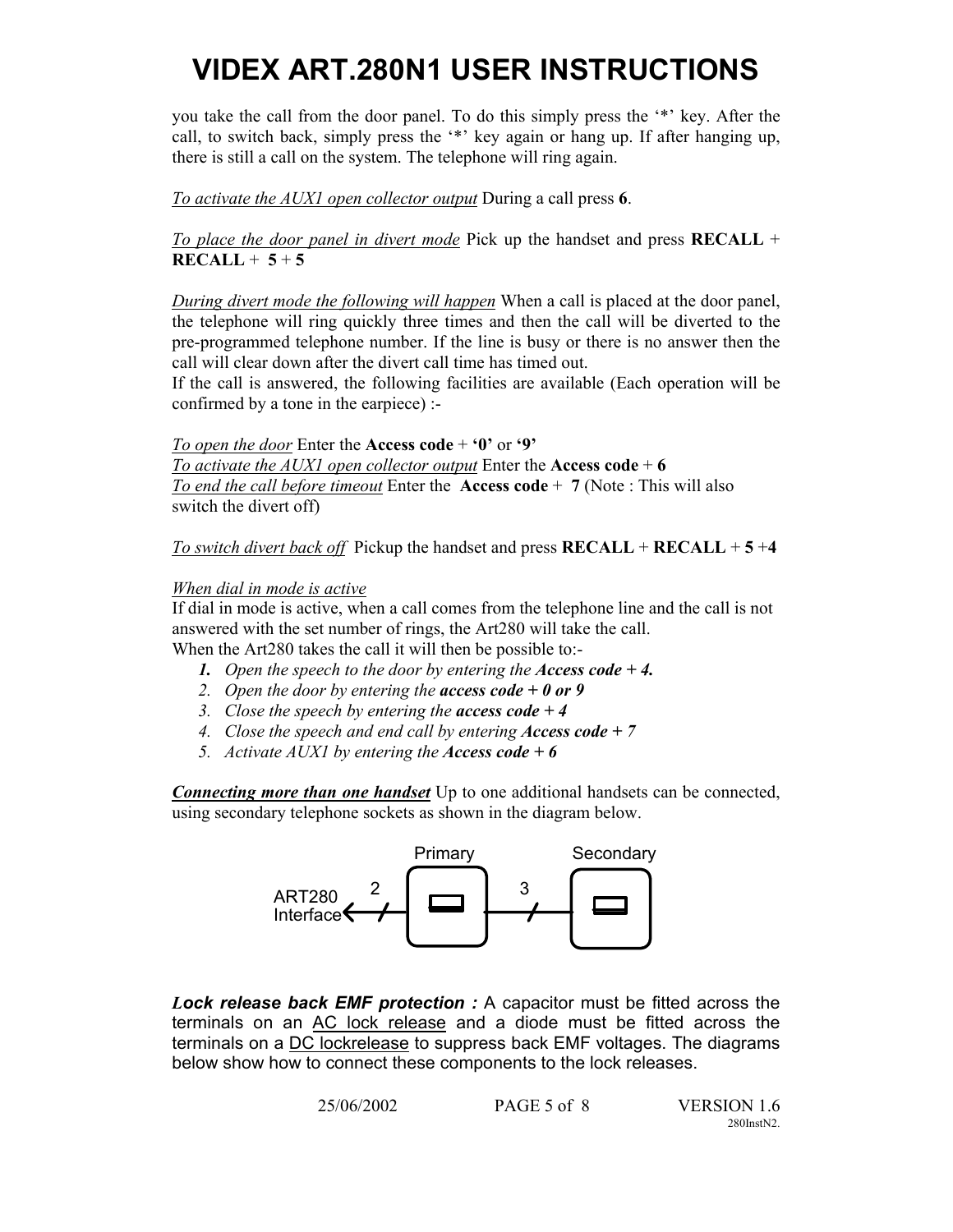

*Cable size and type :* When running cables for any intercom system, these cables must be installed separately from the mains cables. All multipair cables should be to CW1308 specification. (0.5mm twisted pair telephone cable). Max resistance = 10 Ohm.

Lock release wires should be doubled up. Max resistance = 3 Ohm

The cables sizes above can be used for distances up to 50m. On distances above 50m the cable sizes should be increased to keep the overall resistance of the cable below the RESISTANCE'S indicated above.

The total length of standard telephone wiring between the primary and each extension socket must not exceed 50M. The total length from the primary socket to the furthest secondary socket must not exceed 100M.

*Dimensions* The ART280 is enclosed in a standard 9 module DIN box. (157.5mm Long x 105mm wide x 65mm high).

*The DIN module can either be mounted directly to the wall or onto a DIN rail.*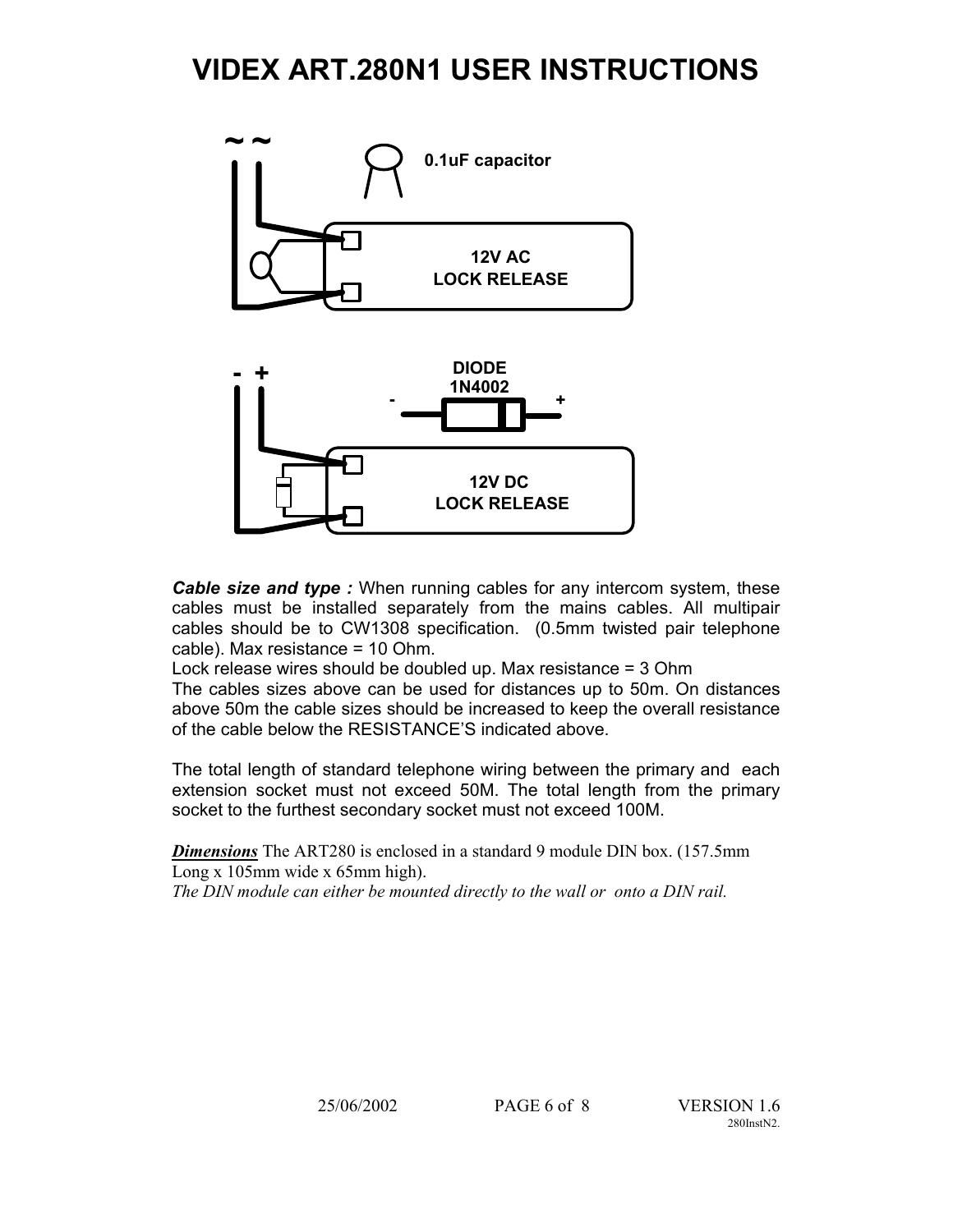

### **APPROVAL**

The equipment has been approved in accordance with Council Decision 98/482/EC for pan-European single terminal connection to the public switch telephone network (PSTN). However, due to differences between the individual PSTNs provided in different countries, the approval does not, of itself, give an unconditional assurance of successful operation on every PSTN network termination point.

In the event of problems, you should contact your equipment supplier in the first instant.

*Your Art.280 telephone interface is fully approved to be connected to the following circuits :-* 

 *Public Switched Telephone Network (PSTN) - Non DDI Private Branch Exchange (PBX)* 

*If the unit is to be used on any other network which is not listed above, you must first contact the vendor.* 

*The Art.280 telephone interface complies fully with the requirements of TBR21 in all modes of operation.*

## *Specification*

 $\overline{a}$ 

Supply Voltage 230V AC Max number of telephones 2 Enclosure material ABS Plastic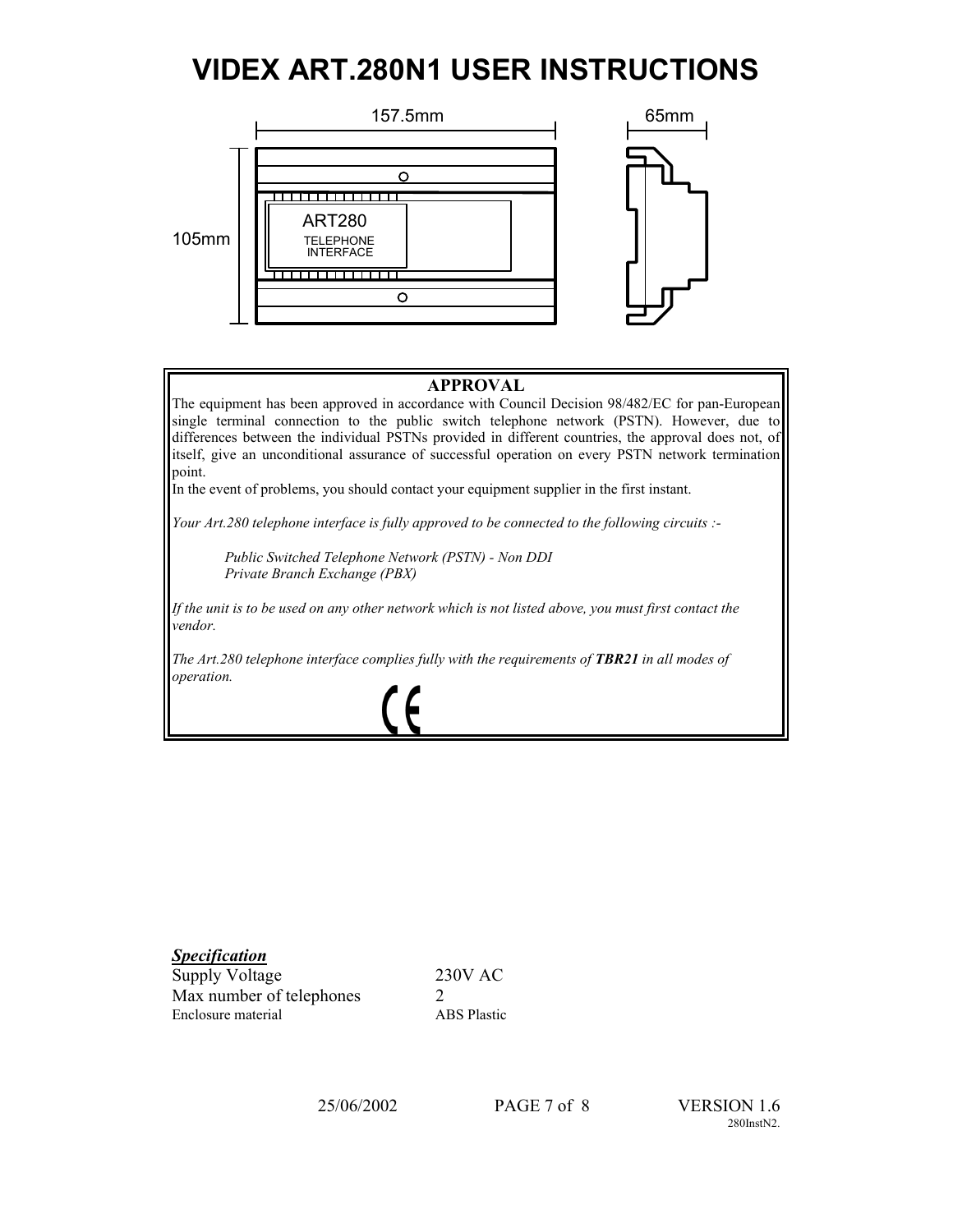#### **Troubleshooting guide**

In the event of problems occurring during the installation of the Art280 telephone interface please check this troubleshooting guide before calling the Videx technical help on 0191 224 3174.

### **Telephone does not ring but if it is picked up during a call there is speech to the door :-**

*Option 1*: The REN value has been exceeded. Do the test again with only one telephone connected. If it works then the REN value has been exceeded and the number of telephone on the system must be reduced.

*Option 2 :* A master socket has not been fitted to the output of the ART280. The telephone will not ring if this is a secondary socket or a faulty master socket. (The master socket has a large capacitor inside.)

*Option 3 :* The correct voltage is not coming from the Art280. (An AC voltage of approx. 30 volts should be present across T1 & T2 during the ringing cycle).

### **The speech lines do not open when \* 7 is pressed :-**

*Option 1* : The Art280 has not been programmed to mode 4. To do this, pick up the handset and press RECALL twice followed by 5 and then followed by 4. Hang up the telephone. The Art280 is now programmed to mode 4.

*Option 2*: The telephone you are using does not support DTMF dialing.

### **The door does not open when '0' or '9' is pressed :-**

*Option 1*: The Art280 has not been programmed to mode 4. To do this, pick up the handset and press RECALL twice followed by 5 and then followed by 4. Hang up the telephone. The Art280 is now programmed to mode 4.

*Option 2*: The telephone you are using does not support DTMF dialing.

*Option 3 :* The lock is not wired correctly to the Art280. The Art280 has a dry contact relay output across C & NO. These two terminals short together when the door open is activated.

### **The Art280 does not activate at all when called :-**

*Option 1*: Check the mains supply is connected to the Art280 and is correct.

*Option 2 :* Check the mains fuse inside the Art280.

*Option 3 :* Use a meter to check it is getting a signal across terminals 3 and 6 when a call is placed. The voltage across these two terminals should be 12V AC or DC. (Without this voltage the Art280 will not trigger).

#### **There is no dial tone when the handset is lifted :-**

*Option 1 :* Check there is a line tone before the Art280 by moving the telephone to the line input.

*Option 2 :* Check the line cord is connected to the incoming master socket and that the cord is not faulty.

*Option 3 :* Check the new master socket fitted across terminals T1 & T2 of the Art280N has the wires connected to terminals 2 and 5.

*Option 4 :* Check the telephone being used is working correctly.

*Option 5 :* Check jumper P is not fitted.

#### **A telephone line is not being used. when a call is made the call can only be answered during a ring :-**

*Option 1 :* Jumper P has not been fitted. This must be fitted if a telephone line is not being used.

#### **No speech from the door panel to the telephone :-**

**Option 1 :** Check terminal 2 from the door panel to the Art280. When there are no calls on the system a voltage of 8V DC should be present across 2 and negative.

*Option 2*: If possible, test the door panel speech with a Videx telephone.

### **No speech from the telephone to the door panel :-**

*Option 1*: Check terminal 1 from the door panel to the Art280. When there are no calls on the system a voltage of 8V DC should be present across 1 and negative. *Option 2 :* If possible, test the door panel speech with a Videx telephone.

25/06/2002 PAGE 8 of 8 VERSION 1.6

280InstN2.